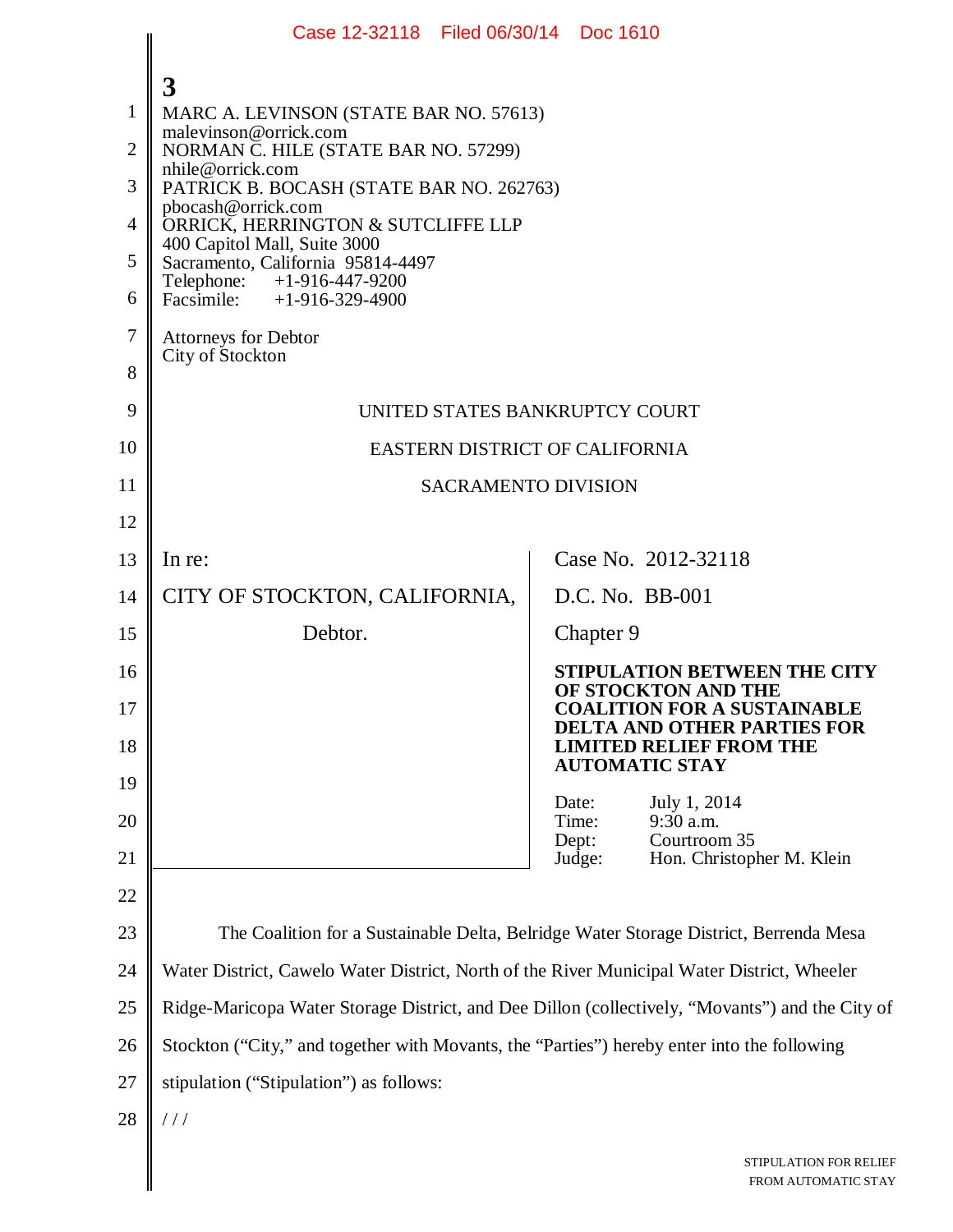|                | Case 12-32118   Filed 06/30/14   Doc 1610                                                         |  |
|----------------|---------------------------------------------------------------------------------------------------|--|
| 1              | <b>RECITALS</b>                                                                                   |  |
| $\mathbf{2}$   | 1.<br>By their Motion Of The Coalition For A Sustainable Delta And Other Parties For              |  |
| $\mathfrak{Z}$ | Limited Relief From Automatic Stay Pursuant To 11 U.S.C. § 362(d)(1) ("Motion"), Movants          |  |
| $\overline{4}$ | seek an order modifying the automatic stay with respect to the case, pending in the United States |  |
| 5              | District Court for the Eastern District of California ("District Court"), titled Coalition for a  |  |
| 6              | Sustainable Delta, et al. v. City of Stockton, and County of San Joaquin, Case No. 2:09-CV-       |  |
| 7              | 00466-JAM-KJN ("District Court Action") such that Movants may pursue the District Court           |  |
| 8              | Action to judgment.                                                                               |  |
| 9              | 2.<br>The City contends that relief from the automatic stay should not be granted, and            |  |
| 10             | believes that the Motion should be denied without prejudice pending further developments in its   |  |
| 11             | chapter 9 case relating to the City's proposed plan of adjustment.                                |  |
| 12             | 3.<br>The Parties have reached agreement as to the automatic stay issues.                         |  |
| 13             | Accordingly, the Parties hereby stipulate and agree as follows:                                   |  |
| 14             | <b>STIPULATION</b>                                                                                |  |
| 15             | 1.<br>Movants shall be granted relief from the stay as follows:                                   |  |
| 16             | The automatic stay is terminated with respect to the District Court Action<br>a.                  |  |
| 17             | effective on August 29, 2014, if not sooner terminated on the effective date                      |  |
| 18             | of a plan of adjustment.                                                                          |  |
| 19             | The termination of the automatic stay will enable Movants to pursue the<br>$\mathbf{b}$ .         |  |
| 20             | District Court Action to judgment, but not to enforce any "claims," as such                       |  |
| 21             | term is defined in 11 U.S.C. $\S$ 101(5), that are subject to treatment in a                      |  |
| 22             | confirmed plan of adjustment (the "Claims").                                                      |  |
| 23             | Any Claims adjudicated in the District Court Action shall be subject to the<br>$c_{\cdot}$        |  |
| 24             | treatment of claims in the bankruptcy case, including through a confirmed                         |  |
| 25             | plan of adjustment.                                                                               |  |
| 26             | d. Movants will file a partial summary judgment motion before engaging in                         |  |
| 27             | other discovery with respect to the remainder of the Clean Water Act and                          |  |
| 28             | Endangered Species Act claims in the District Court Action.                                       |  |
|                | STIPULATION FOR RELIEF<br>$-2-$<br>FROM AUTOMATIC STAY                                            |  |